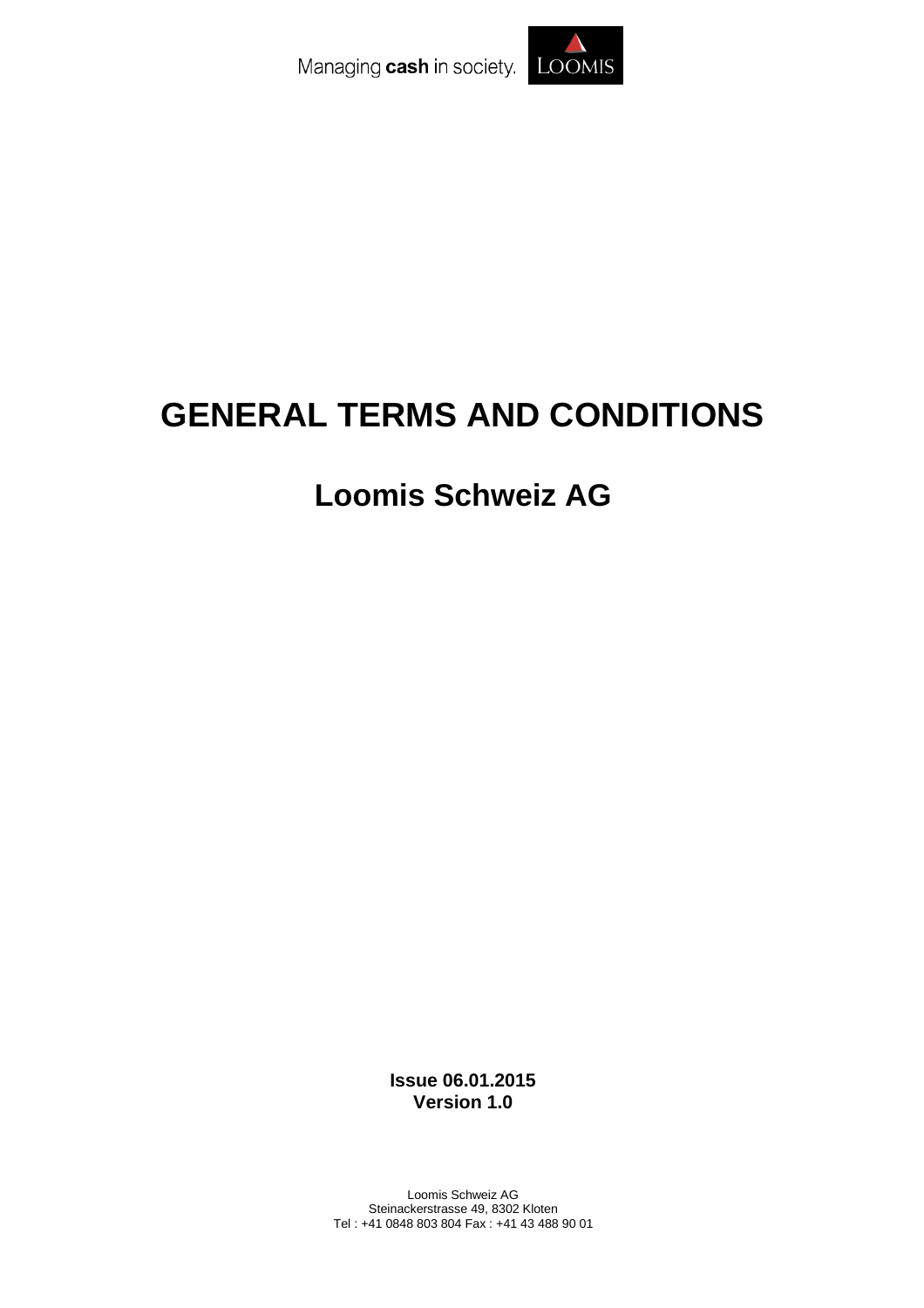

# **GENERAL TERMS AND CONDITIONS**

**Loomis Schweiz AG Issue 06.01.2015 Version 1.0**

#### **1. Definitions**

Loomis Schweiz AG offers transportation and various other services (hereafter referred to as "services") in connection with all types of valuables such as precious and semi-precious metals, gemstones, jewellery, cash monies, bank notes, cheques, travellers cheques, other saleable or tradable documents, objects d'art (e.g. paintings, statues, etc.) and other sensitive or valuable items, goods or data carriers. All of the aforementioned objects are referred to hereafter as "goods".

In these general terms and conditions (hereafter referred to as "T&Cs") Loomis Schweiz AG are referred to as "the company".

The party with whom the business contract for services is concluded is referred to as "the customer".

# **2. Scope of validity**

#### **2.1. Material scope of validity**

These T&Cs are applicable to all services provided by the company for the customer. The T&Cs form an integrated, constituent part of the respective contractual relationship between the company and the customer. Separate agreements or changes to these T&Cs shall only apply if they have been accepted in writing by the company.

#### **2.2. Term of validity**

**These T&Cs shall apply to all company services that are to be provided under a new, i.e. with or after the merger (merging of the company [formerly MAT Securitas Express AG] with Loomis Schweiz SA) becoming effective, framework contract concluded between the company and the customer.**

For company services that are to be provided under a previous, i.e. before the merger becoming effective, framework contract or freight contract concluded between the company or Loomis Schweiz SA and the customer, the previously applicable general terms and conditions of Loomis Schweiz SA shall continue to apply unchanged and exclusively.

#### **3. Company services**

#### **3.1. General**

The services are regulated in the framework contract as well as the separate service agreements.

The company provides their services primarily as freight carriers, unless there is a written agreement to the contrary already in place or if the services to be provided (e.g. storage, guidance, etc.) do not permit this.

The company reserves the right to determine the type and method of the provision of the services (including the selection of the means of transport, such as car, train, aircraft, ship or HGV) themselves.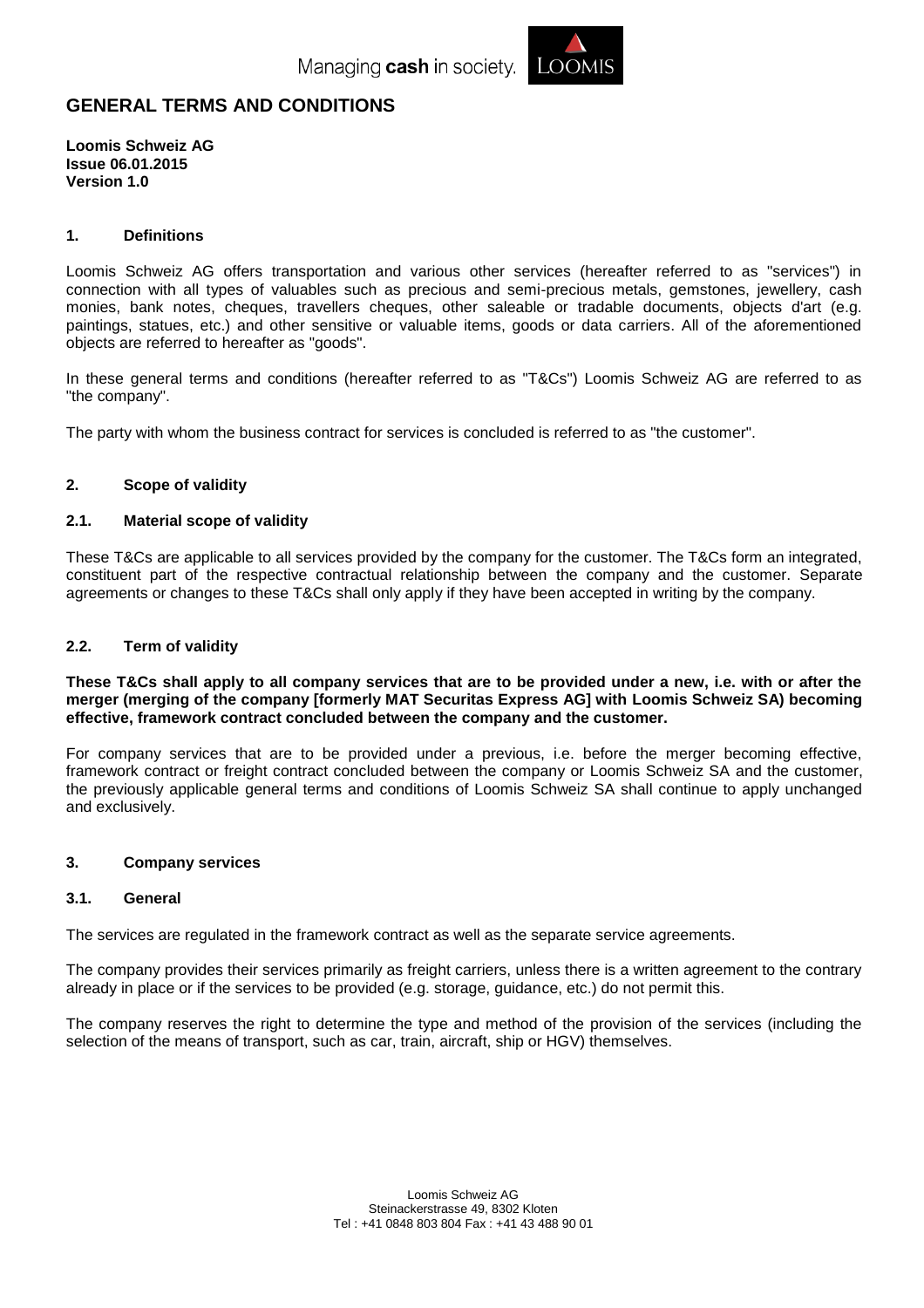

# **3.2. Insurance**

The company is insured with third party liability as required by law for freight carriers (physical loss, destruction or damage of the goods).

If the company does not provide services as a freight carrier, they are not obligated to insure the goods against physical loss, destruction or damage, unless there is a written agreement to the contrary already in place. If this is not the case, the transport insurance or rather the insurance of the goods handed over for storage or for other services (theft, water, fire, natural hazard insurance, etc.) is the sole responsibility of the customer.

The company is not obligated under any circumstances to conclude insurance at the customer's expense, if the customer does not pay the insurance premium within a stipulated period upon first request of such.

#### **4. Transfer of the goods**

#### **4.1. General**

The company is entitled but not obligated to check all goods prior to acceptance for compliance with the accompanying papers and the content of packaged goods for damage. Spot tests are permissible even if this necessitates the opening of packages.

Before the acceptance of goods the company is obligated only to check whether the lead seals or other seals on the packages, containers or similar are intact and if numbered, whether the numbered seals match with the numbers cited on the delivery note. The company shall also check whether unpackaged objects have any external signs of damage.

By signing the delivery note, form for the storage contract or similar or through the transfer of an electronically generated transfer acknowledgement, the company confirms **only the acceptance of a certain number of packages or unpackaged objects, but not the contents or value of the goods declared by the customer or an authorised representative.**

The company shall **not be liable for either the correctness of the information from the customer or an authorised representative, or for the identity, quality, authenticity, weight or value of the packaged or unpackaged goods.**

Insofar as the company is organising the transport as a carrier for the customer, the company is not obligated to make a value declaration, unless they have been specifically instructed in writing to do so.

#### **4.2. Delivery note**

The company accepts goods for transportation or for other services (with the exception of storage, per para 4.3) only against delivery notes and receipts.

The customer or an authorised representative must present a delivery note containing the following information:

- 1. Name and address of the customer
- 2. Contents and value of the goods
- 3. Number of packages, containers or similar and, insofar as available, quantity and numbers of the lead seals or other seals on each package/container etc.
- 4. Destination of the goods with the name and address of the recipient
- 5. Information detailing any damage to the goods that may be present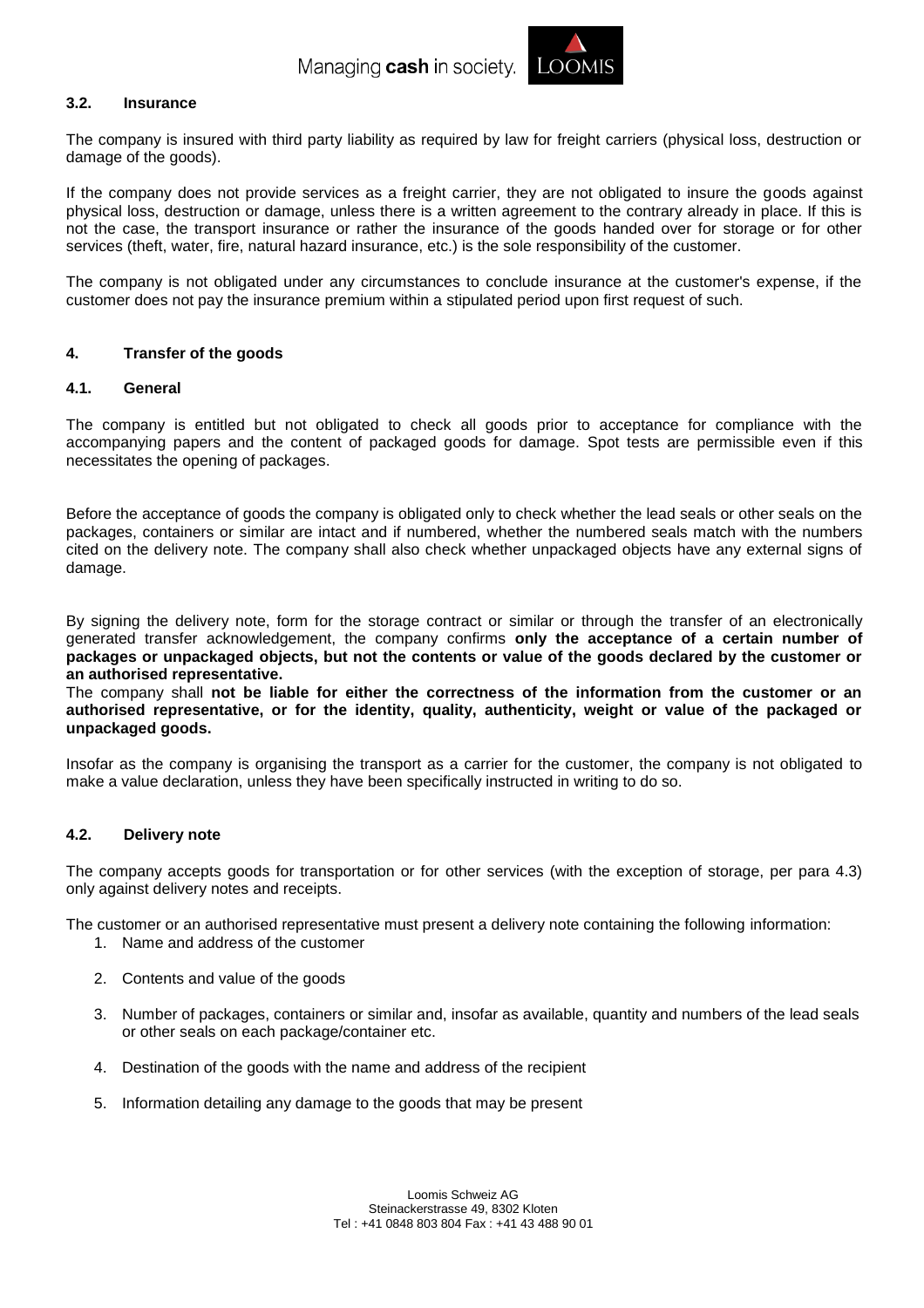

All documents issued by the company (or by a third party involved in the provision of the services) at the handover are based on this information.

The value declared by the customer or an authorised representative represents a value declaration whose extent defines the limitation of the liability of the company per para. 11.5, in the event that it exceeds a value defined in a law or an international convention.

# **4.3. Form for storage contract**

For the storage of goods, the customer or an authorised representative shall fill in all information in the form for the storage contract completely and shall sign this. So long as the company has not countersigned the form, they are free to reject the transfer of the goods for storage, without being subject to any liability.

The execution of the storage contract as well as the associated activities are based on the information provided by the customer in the form for the storage contract and in the corresponding storage contract.

# **4.4. Packaging**

For the transportation, the goods must be packaged and sealed or lead-sealed such that the contents cannot be removed without tearing, cutting or causing similar damage to the packaging and/or damaging or destroying the lead seals or other seals.

The packaging of the goods must be implemented such that the goods can survive the transportation (by rail, air, ship or car/HGV), including all associated handling, without damage and that the goods will not cause damage to other goods during proper handling.

Insofar as agreed in advance in writing, precious metals in the form of bars or ingots as well as works of art may be handed over unpackaged. In this case the exact number of unpackaged objects shall be stipulated on the delivery note.

For storage, the goods must be handed over in a form that can survive normal storage conditions. The responsibility for the decision as to whether unpackaged goods can be handed over to the company for storage, lies exclusively with the customer.

# **5. Handover of the goods**

# **5.1. Dispatch**

The goods being handed over for transportation or for other services (other than storage) are dispatched to the recipient (customer or third party) cited by the customer in the delivery note, or to a representative (nominated as "recipient") authorised by the recipient in writing.

With the storage, the recipient information must be on the form for the storage contract or must be conveyed by some other means in writing by the customer. Otherwise, the goods will be sent back to the customer's address on the form for the storage contract at the customer's expense.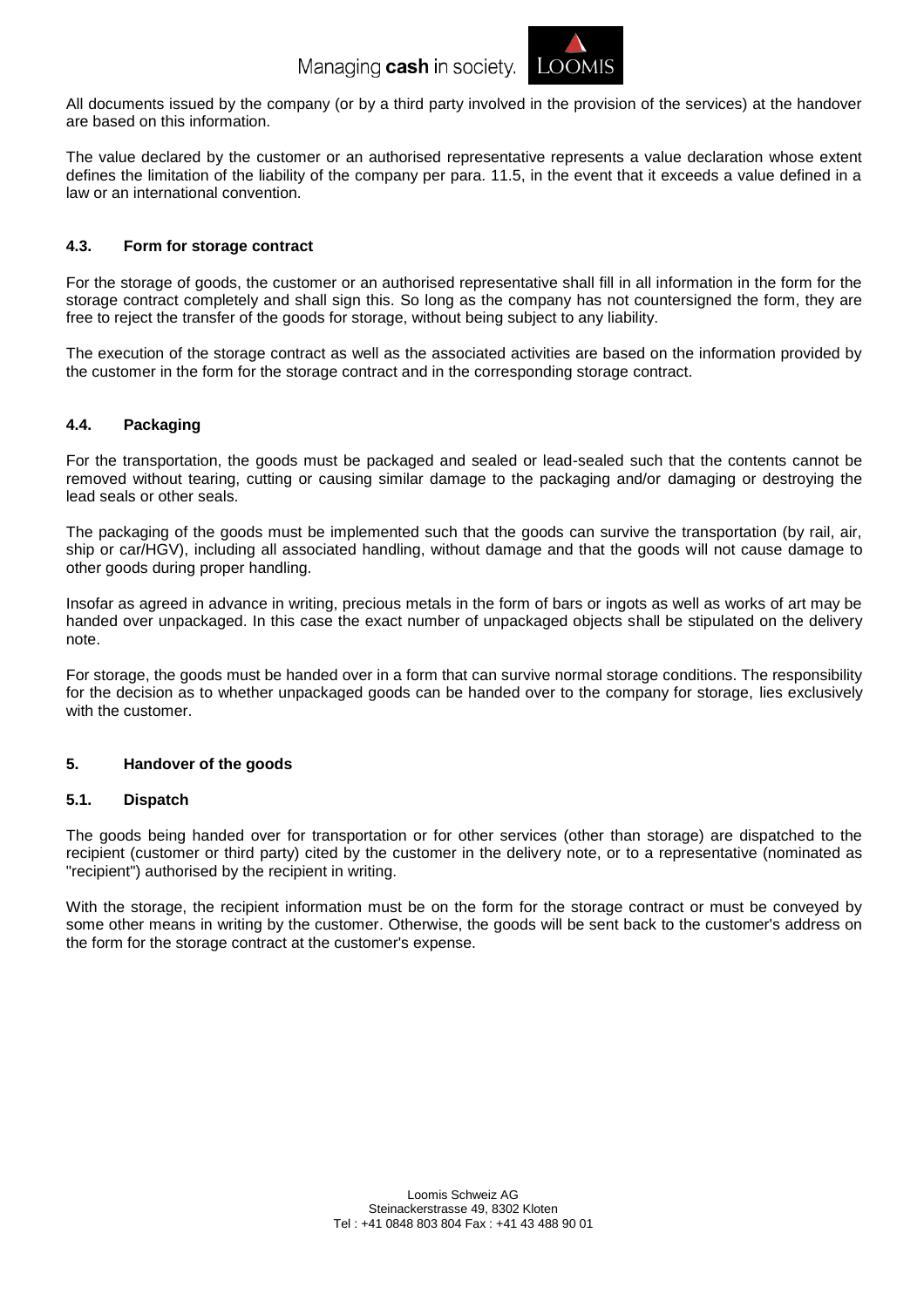

# **5.2. Delivery**

The recipient must acknowledge the receipt of the goods unless the services to be provided by the company do not permit this. The signature substantiates the supposition that the goods are in good condition. If the recipient asserts upon delivery that the package has been opened or damaged or that the lead seals or other seals have been broken or removed or that unpackaged objects have been damaged then such irregularities must be noted on the delivery note by both the recipient and the company.

If the goods are accepted without caveat, all claims raised by the customer against the company shall be void with the exception of cases of deliberate deception or gross negligence.

The customer must report any damages that could not be detected externally to the company as soon as they are detected, however, at the latest within eight (8) calendar days of the delivery (date of receipt at the company shall be the controlling date here).

# **5.3. Second delivery**

If the goods cannot be delivered with the first dispatch for reasons for which the company is not responsible, the company can carry out a second delivery attempt. The costs for the second delivery attempt shall be borne by the customer and these shall be added to the costs of the unsuccessful first dispatch under the same conditions. Any intermediate storage that may be required will likewise be additionally invoiced.

#### **5.4. Undeliverability**

Goods are considered as undeliverable if:

- The recipient cannot be determined
- The goods cannot be handed over to the recipient
- The recipient rejects the handing over of the goods, or
- The customer, the recipient or the authorised representative does not pay the corresponding costs

The company will inform the customer in writing that the goods have been entered into stores at the customer's expense after 24 hours have passed. The company shall not accept any liability with respect to the customer, the recipient or another person who has a legal interest in the goods.

#### **6. Assurances and other duties of the customer**

The customer assures the company that:

- 1. The customer is either the owner of the goods or that they have valid rights entitling them to ship the goods or to otherwise dispose of them.
- 2. All information and declarations with regard to the goods are correct.
- 3. The contractually agreed services will not necessitate any direct or indirect illegal activities on the part of the company.
- 4. The goods do not carry any hidden dangers, characteristics or features that the company must declare.
- 5. Claims will not be asserted for any legal reason whatsoever by anyone against directors, other management personnel, employees of the company or its authorised representatives with regard to the services provided or to be provided under the respective contractual relationship. If such claims are nonetheless asserted, the customer shall indemnify the company fully upon request for any such claims, including legal costs and any other associated costs.

The customer shall indemnify the company against all claims of the company and/or third parties arising from material or financial losses, based on the company acting in accordance with instructions, the breaching an assurance of the customer or another provision to be applied in accordance with these T&Cs by the customer or as a result of material or financial losses resulting from negligent actions on the part of the customer, the recipient or their authorised representatives and shall pay compensation to the company for such.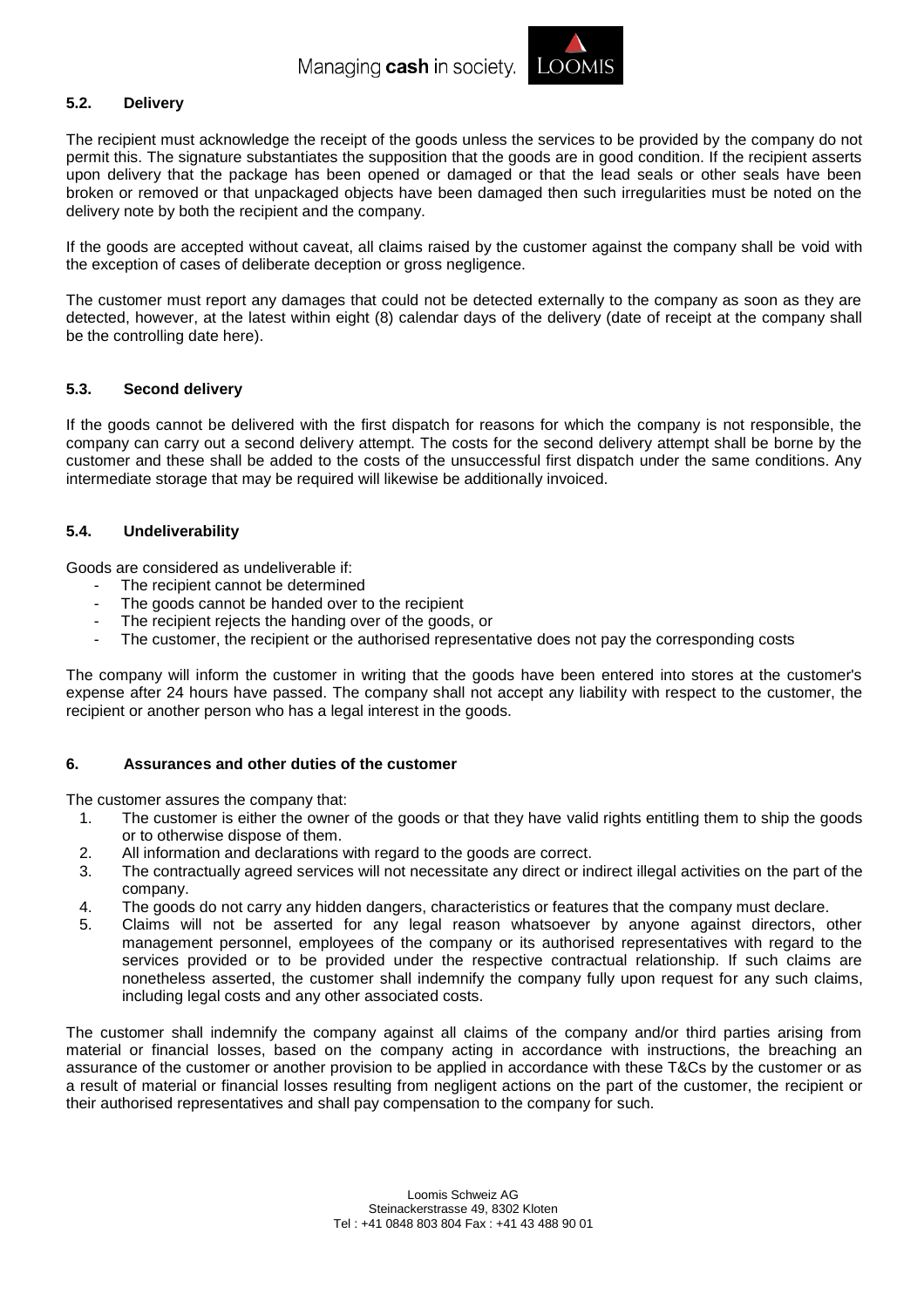

# **7. Checking of the stored goods and the customer's inspection rights**

The company:

- a) Regularly checks the external condition of the stored goods but is not obligated to monitor the goods constantly.
- b) Reports to the customer if the external condition of the goods has changed significantly.

The customer:

- a) Is entitled to check the stored goods during the company's hours of business, in the presence of an authorised representative of the company, and after prior notification and verification of identity. Persons who accompany the customer during the inspection or who represent the customer must likewise verify their identity and must also provide written confirmation that they are authorised by the customer to carry out the inspection.
- b) Hereby declares that they agree that they alone will bear the responsibility for any losses or damages to the goods arising during any such inspection.

#### **8. Prices and payment arrangements**

#### **8.1. Prices**

The services provided by the company are subject to the prices contained in the order confirmation or in the conditions accepted by the customer. The customer shall pay for all public charges or fees (such as taxes, customs duties, etc.) as well as for all reasonable expenses and outlays that arise for the company in the proper course of providing the agreed services. The customer will be invoiced for these separately.

The company reserves the right to adapt the prices in the event of the national consumer price index, the servicerelated heavy goods vehicle tax or the diesel or fuel prices increasing.

#### **8.2. Payment arrangements**

The invoice amount shall be paid net within ten (10) calendar days after issue. Deductions for any type of customer claims (offsetting) or for any other reasons on the part of the party liable to pay are expressly excluded.

However, if the company has to pay costs and expenses in advance, the customer must transfer this amount to the company immediately after written request.

If the customer is in arrears with the payment of a monetary debt, the customer shall owe the company a default interest of nine percent (9%) on all unpaid amounts. The interest period starts with the issue of the invoice and ends on the date of the payment.

# **9. Right of retention**

The company has a right of retention on all goods and documents that have been handed over to the company or which it has otherwise received, to secure all due receivables arising from services that the company has provided for the customer, including legal costs, miscellaneous costs, etc. This right can be exercised regardless of whether the nature of the payment due is associated with the objects of the retention or not.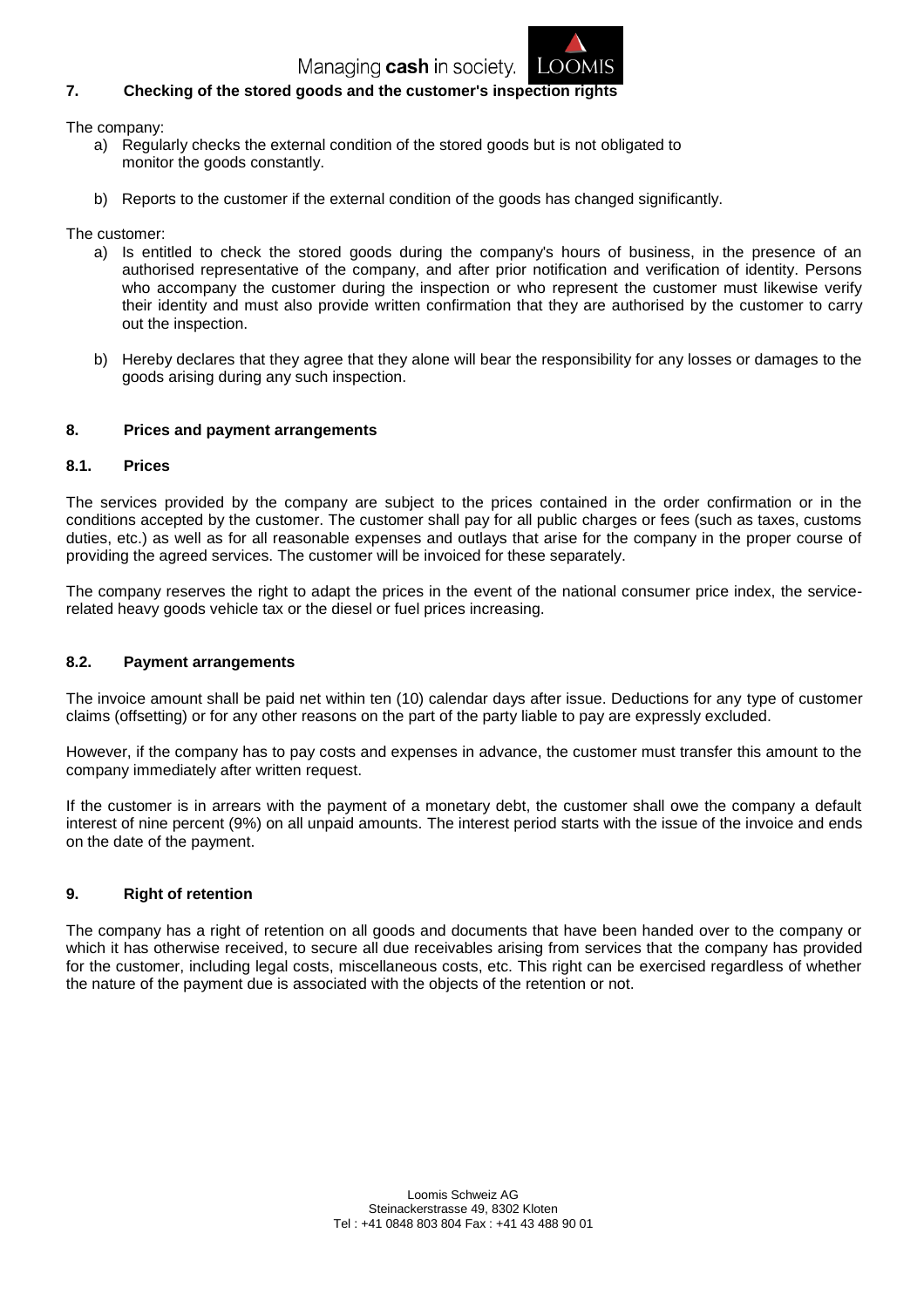Managing cash in society. LOOMIS



The company is entitled to dispose of the goods freely if the customer has not settled all amounts due within fourteen (14) days of the company informing them, in writing to their last known address, of their intention to exercise their right of retention.

# **10. Liability and duration of responsibility**

# **10.1. Freight carriers**

In accordance with the provisions of the Swiss code of obligations regarding the freight contract, if the company provides services as a freight carrier, they are liable for the physical partial or total loss, destruction or damage of the goods, so long as these are in effective and physical custody and under the control of the company or a third party appointed by them (freight carriers, agents, subcontractors or storekeepers, etc.) whilst taking into account the liability exclusions and liability limitations cited in these T&Cs. In this context, custody and control begins with the effective physical transfer of the goods to the company or third party appointed by them and ends with the effective physical transfer to the recipient, regardless of whether the delivery has already been acknowledged in accordance with para. 5.2 or not (insofar as the respective service permits this).

# **10.2. Freight forwarders**

If the company has declared themselves ready to act as freight forwarders whereby they organise the transport then they will be liable with regard to the customer for the diligent execution of the order whilst taking into account the liability exclusions and liability limitations cited in these T&Cs. The company is liable for the physical partial or total loss or damage of the goods as freight forwarder per para. 10.1, if this occurs during transport carried out by the company itself. The customer is referred to para. 3.2 in particular.

# **10.3. Storage**

If the company has declared themselves ready to store goods or to arrange the storage of goods exclusively and not in conjunction with transportation or other services then they will be liable with regard to the customer for the diligent execution of the order whilst taking into account the liability exclusions and liability limitations cited in these T&Cs. The company shall be liable only as long as the goods are in the effective physical custody of the company or a storekeeper appointed by them. The customer is referred to para. 3.2 in particular.

The company will conclude a standard property insurance contract in the name of the customer for the storage period to protect against physical loss or damage of the goods, if requested by the customer in writing and if such a contract is available. In doing so, the company acts for and in the name of the customer and as a result of the conclusion of such an insurance is completely indemnified from any liability.

# **11. Liability exclusions and liability limitations**

# **11.1. General**

It should be expressly noted that the company shall bear no liability for goods that are destroyed or damaged outside the period of their responsibility.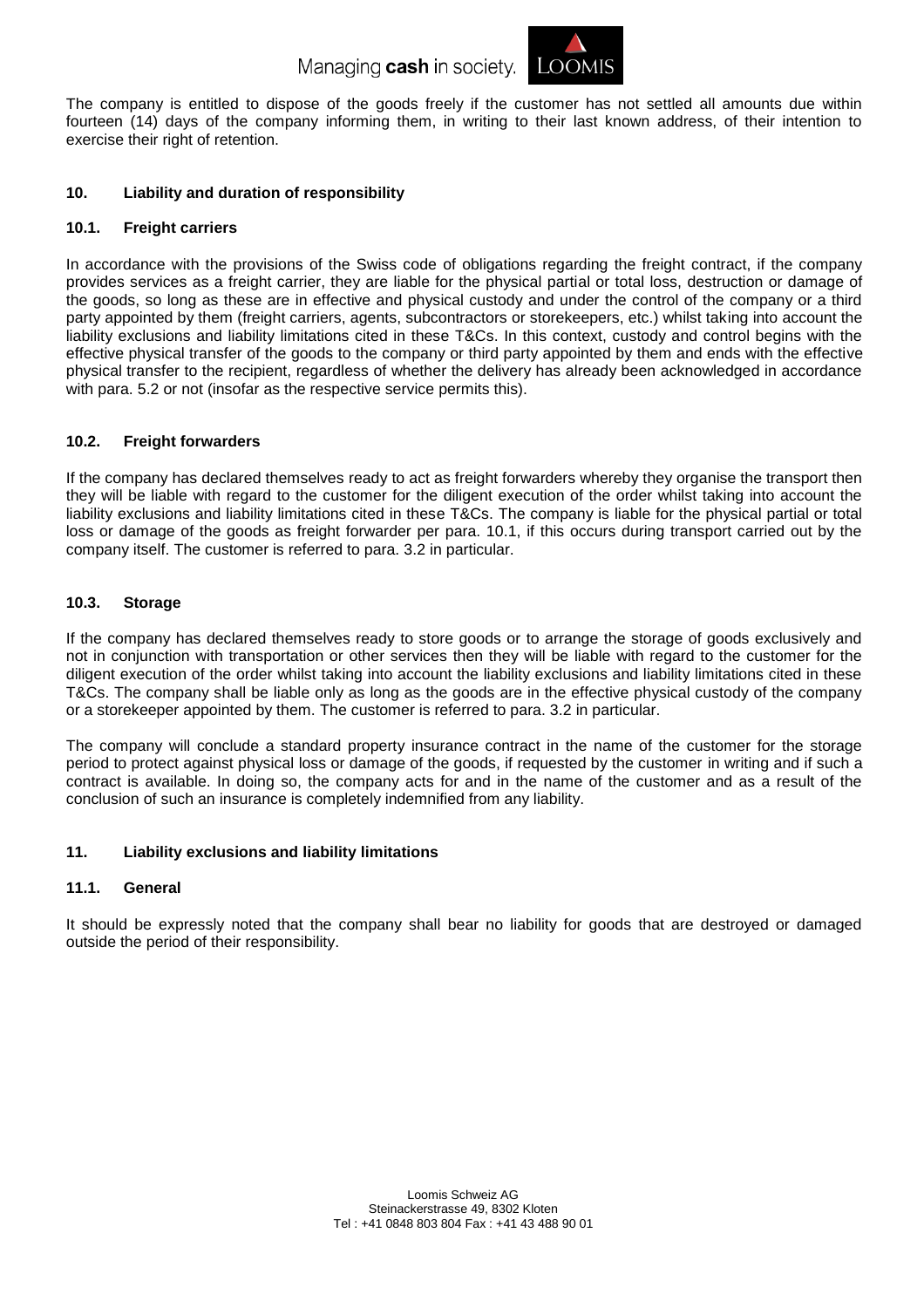

# **11.2. Liability exclusion for minor negligence**

The liability of the company is limited in all cases to instances of gross negligence or deliberate actions. The liability of the company for direct damage caused by minor negligence is hereby expressly excluded.

#### **11.3. Liability exclusion for indirect damages**

The company shall not be liable under any circumstances for any type of indirect damages or secondary damages, for example loss of interest, loss of customers, losses in currency exchange, duties, taxes, penalties, lost profits, etc.

# **11.4. Representatives**

The company shall not be liable for damages caused by authorised third party representatives (freight carriers, agents, subcontractors or storekeepers, etc.). The company is liable only for their careful selection and instruction. If the company appoints an intermediate forwarding agent as a freight carrier, Art. 449 OR shall apply.

# **11.5. Financial limitation of liability**

The liability of the company shall not exceed the value declared on the delivery note, the form for the storage contract or similar or on any electronically generated acceptance receipt under any circumstances and in the event of there being no such declaration the amount of CHF 100,000.-- (one hundred thousand Swiss Francs) per event.

In the event of claims for damages against the company, the company expressly reserves the right to prove that the declared value exceeds the effective property value of the goods at the time and place of the handover.

Regardless of any declaration of value, the liability of the company for the loss (partial or total loss), destruction or damage of objects d'art whilst being stored or transported is restricted to CHF 100,000.-- (one hundred thousand Swiss Francs) per event. The conclusion of an all-encompassing transport or storage insurance contract, either by the customer themselves or by the company on the instructions of the customer and at the customer's expense, is essential. The customer is referred to para. 3.2 in particular.

#### **11.6. Delays**

The company shall only be liable for delays if a fixed delivery date has been agreed in advance and in writing and if there is no other reason for excluding liability (e.g. events of force majeure). Compliance with the agreed delivery date presupposes the compliance with the exact, agreed handover times as well as normal traffic and weather conditions.

Insofar as the company is responsible for the delay of the delivery, the amount of their financial liability is restricted to a maximum of the freight costs paid or the payment owed.

The customer shall inform the company of any limitations or hindrances with regards to the shipping insofar as these fall within their area of influence or which they have knowledge of or which they would be reasonably expected to have knowledge of.

# **11.7. Exclusion of liability for acts of war and similar**

The company shall not be liable in the event of a loss (partial or total loss), destruction or damage or delayed delivery of the goods and associated expenditure as a direct or indirect consequence of the following events or conditions:

1. War, civil war, invasion, acts of foreign enemies, hostilities (with or without declaration of war), rebellion, revolution, uprising, military or usurped power, confiscation, nationalisation, dispossession, requisition, destruction or material damage of property by or on the instructions of any government or public authority or local authority

> Loomis Schweiz AG Steinackerstrasse 49, 8302 Kloten Tel : +41 0848 803 804 Fax : +41 43 488 90 01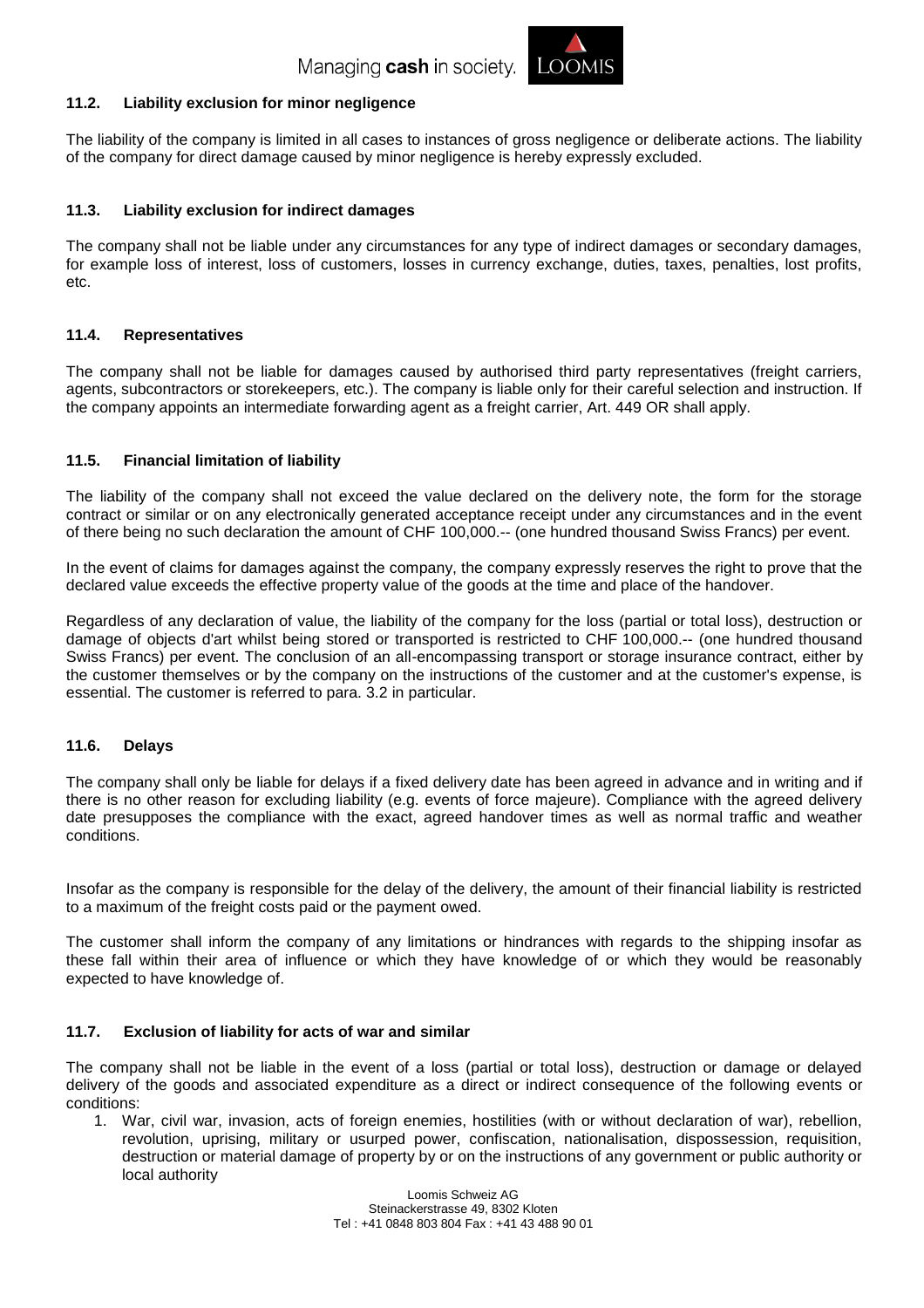Managing cash in society LOOMIS



- 2. Capture, occupation, confiscation, coercive measures or unlawful detention (apart from piracy) and the consequences of such or the consequences of such being attempted
- 3. Abandoned mines, torpedoes, bombs and other abandoned weapons of war
- 4. Impositions by authorities, etc.
- 5. Any acts and/or omissions that are brought about by or caused directly or indirectly through an act of terrorism or which occur in connection with such and regardless of other causes or events that lead to the loss either simultaneously or at another time. In the context of these T&Cs, an act of terrorism is considered to be an action of any person or group or any group of persons with the intention of causing fear in the population or a section of the population and/or to influence a government. for political, religious, ideological or similar purposes. In this sense, an act of terrorism can be connected with actual violence or an act of force or can threaten this without being restricted to this, whereby the terrorists can either act alone or in the name of or in connection with an organisation(s) or government(s).
- 6. Any acts and/or omissions that are caused or initiated directly or indirectly through any measure for checking, preventing, suppressing or which are in any way related to an act of terrorism or which may be connected with such.

# **11.8. Further exclusions of liability**

Furthermore, the company shall not be liable in the event of a loss (partial or total loss), destruction or damage or delayed delivery of the goods and associated expenditure as a direct or indirect consequence of the following events or conditions:

- 1. Atomic or nuclear radiation or radioactive contamination through or from nuclear fuels, nuclear waste or the burning of nuclear materials.
- 2. Radioactive, toxic, explosive or other hazardous or contaminating characteristics of nuclear power, a nuclear reactor or other nuclear plant or part thereof.
- 3. In conjunction with any weapon of war which is equipped with atomic or nuclear fission material and/or any similar reactive or radioactive force or substance.
- 4. Boycotts, strikes, lockouts or other interruptions, which the company would not reasonably have been able to avoid.
- 5. Mandatory opening of the goods for inspection by authorised officials, such as customs authorities or others.
- 6. Any type of acts or omissions by the customer, shipper (insofar as they differ), the recipient, such as unsuitable or incorrect information, data or instructions or the violation of any official ordinance, regulation or law as well as deficient or unsuitable packaging.
- 7. Hidden internal characteristics of the goods as well as special sensitivity of repaired/restored valuables if this has not been declared in detail and in its entirety prior to the conclusion of the contract.
- 8. Damage due to vermin, insects or rodents.
- 9. Damage due to effects of vibrations, frost, heat, temperature fluctuations, rain, snowfall, humidity and similar.
- 10. Other events of force majeure.

# **11.9. Liability exclusion - data carriers**

In the event of physical loss, destruction or damage of any type of data carrier (e.g. magnetic tapes, diskettes, CD ROMs, hard-drives, etc.) or the data or information stored on these, the liability of the company is restricted in terms of the amount to the effective replacement costs of the data carrier material. The company shall not be liable for any further direct or indirect damages such as for the loss and/or costs of the restoration of the data/information or for damages arising through use or misuse of such information by unauthorised third parties.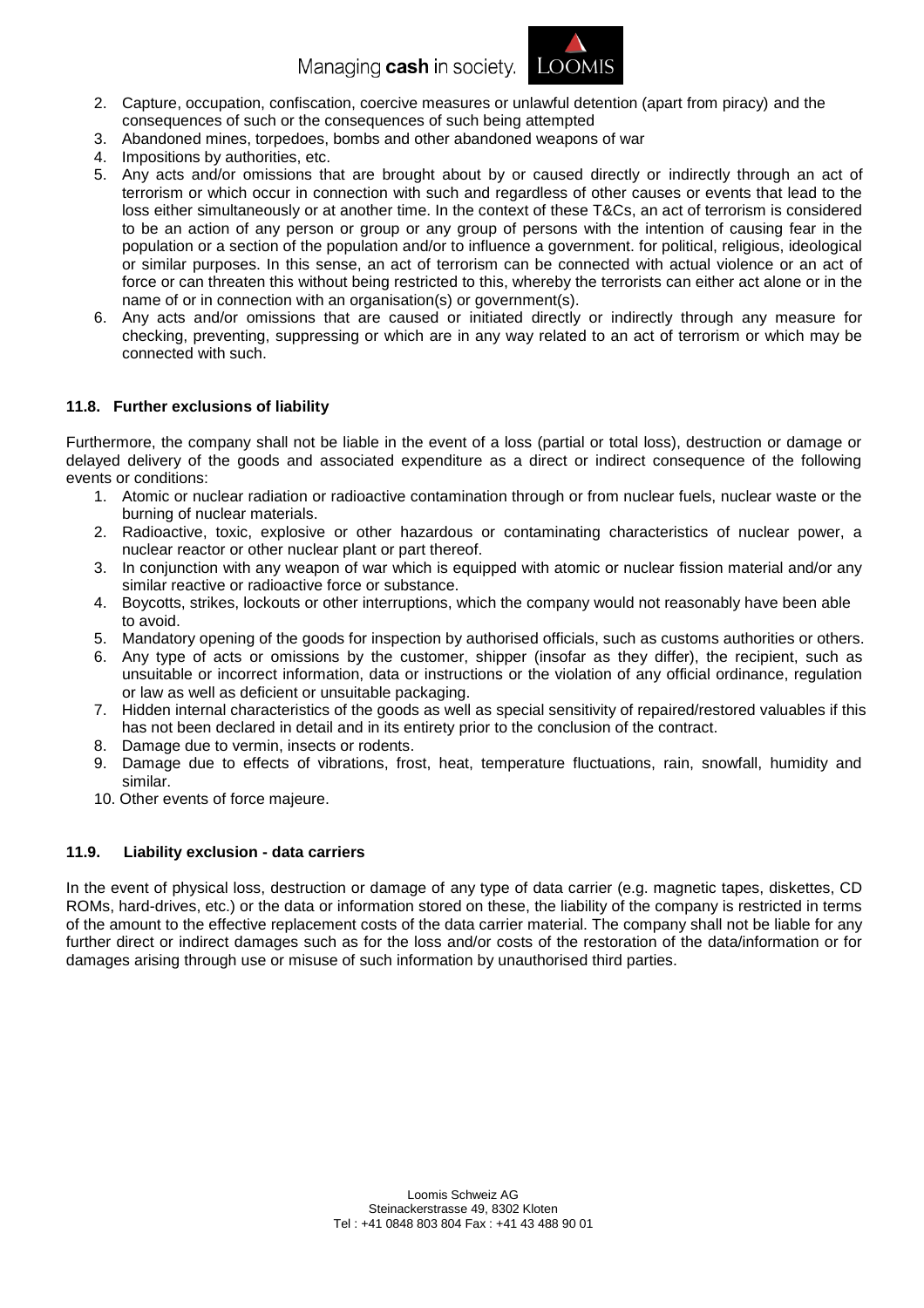

#### **11.10. Liability exclusion - securities**

#### **11.10.1.General**

With the exception of paras. 11.10.2 and 11.10.3, hereafter the liability of the company in the event of loss, destruction or damage to securities or transferrable documents, regardless of how the damage has occurred, is restricted in terms of the amount to the re-issue or if necessary the possible restitution of such.

#### **11.10.2.Travellers cheques**

If the goods transferred to the company consist of or contain travellers cheques, the liability of the company with regard to the travellers cheques shall be restricted in terms of the amount to the costs of their re-issue in the event of the travellers cheques being destroyed through verifiable means.

If the customer's damages can be traced back to reasons other than the verifiable destruction then the liability shall be restricted to the costs of re-issue plus compensation for the nominal value of the respective travellers cheques that were presented for payment and which were paid out in good faith providing that such submission occurred within three years of the date at which the company accepted the travellers cheques.

#### **11.10.3.Other cheques**

With the loss, destruction or damage of other cheques, the customer shall work together with the company for the possible restoration of these. The liability of the company is restricted to a) the costs of the re-issue of the cheques plus the necessary costs as a consequence of the measures for stopping the cheques, and b) the nominal value of the cheques that cannot be re-issued or restored.

# **11.11. Forfeiture**

The company is released from all liability, regardless of the amount or which reason, insofar as the customer has not brought an action at the responsible court within a year from the date of the transfer of the goods or from the date at which they should have been delivered to the recipient or if no handover takes place from the date of the event from which the claim is allegedly derived.

#### **12. Insurance cover for war, terrorism, confiscation and dispossession**

Insofar as the customer requests this of the company in writing prior to the start of the services, which include international transport, the company will arrange, insofar as is possible, corresponding insurance cover for those risks for which there is an exclusion of liability per paras. 11.7, para 1 and para 5, at the customer's expense. The insurance cover shall comply with the war clauses recommended by the Underwriting Association of London (IUA) and by the Standard London Market Confiscation and Expropriation Wording, at the time of the conclusion of the corresponding contract. In doing so, the company shall act in the name of the customer.

# **13. Transfer of the ownership and other rights pertaining to the goods by the customer**

If the customer sells the goods or disposes of them in some other manner whilst they are in the custody and under the control of the company, they remain responsible to the company for all duties arising from the contractual relationship with the company (including but not restricted to the payment of any amounts due payable to the company).

The customer can only be released from their obligations if it has been agreed in writing beforehand that the party to whom to the ownership of the goods is being transferred will accept all of the obligations of the customer arising from the contractual relationship with the company and if the company consents to this in writing. Such a transfer of rights does not change the existence of the right of retention of the company per para. 9.